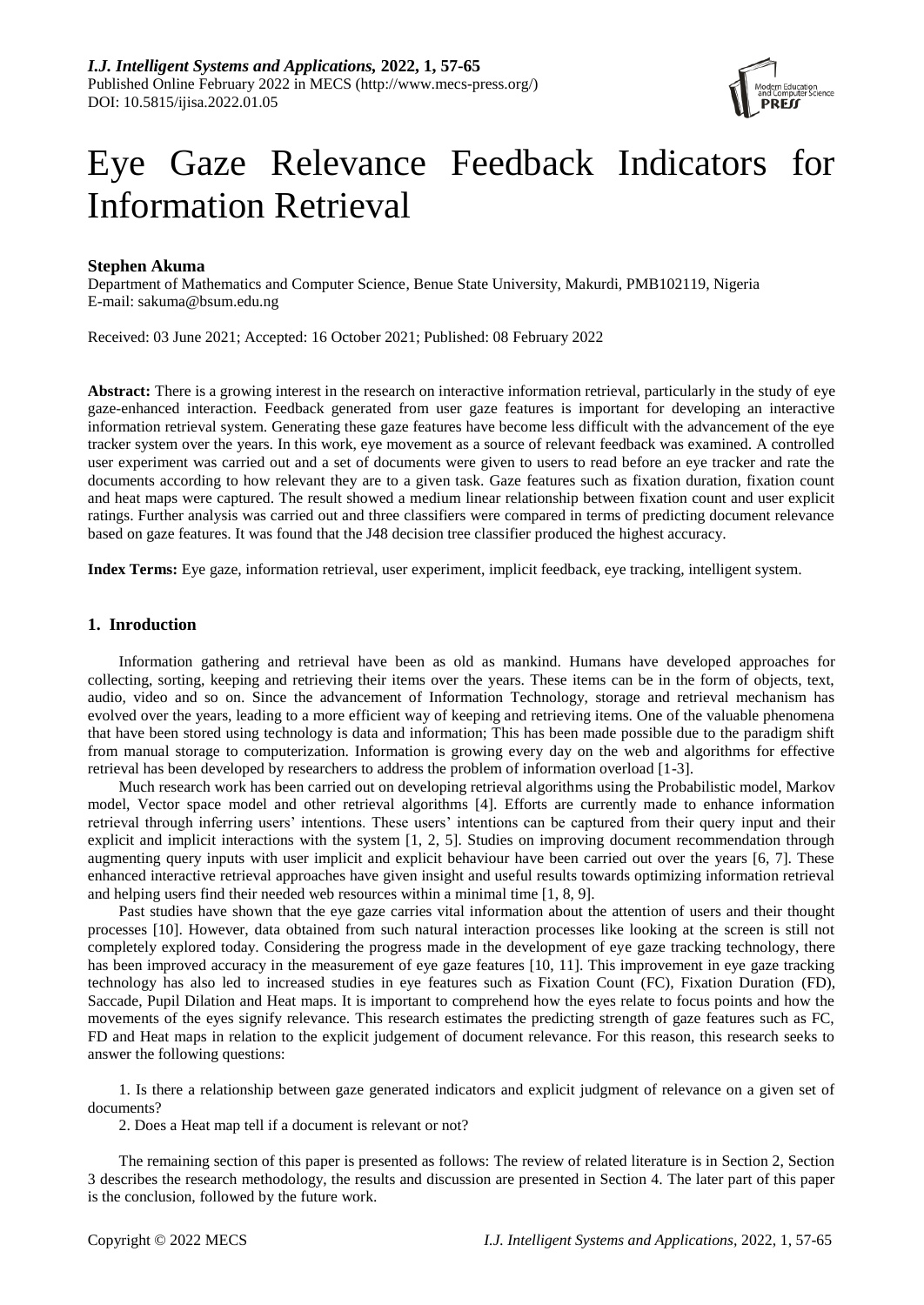# **2. Related Work**

There is a growing interest in the information retrieval community in the use of implicit relevance feedback as an unobtrusive way of replacing explicit feedback parameters which are intrusive. Previous work shows that implicit feedback parameters are relevant in improving the quality of Information Retrieval [3, 12, 13]. Claypool et al. [14] examined implicit parameters like mouse movement, amount of scroll, active time and other low-key indicators and found that the amount of scroll and active time are good indicators for measuring relevance. Other studies also found active time as an important indicator of relevance [15-17]. Click-through data is another indicator of interest used to infer relevance on the Search Engine Result Page (SERP) [18].

Users often focus on the things that are of interest to them. The design of a head-mounted eye tracker was one of the early innovations in the field of eye tracking. Early work on gaze tracking by Yarbus [19] focused on exploring the saccade feature of eye gaze. His research recorded and evaluated observations as users gazed at natural scenes and objects. He suggested that gaze paths are dependent on the task performed by the observer. Other early works focused on improving the precision and accuracy of eye trackers [20], leading to the development of eye trackers that are less intrusive, more precise with minimal error rate.

Eye Gaze data are employed in the field of information retrieval to improve document recommendation [21, 22]. Gwizdka and Zhang [23] research suggest that queries can be improved from gaze features of a read document which can be used for the prediction of unseen documents. Hardoon et al. [24] also inferred queries from user eye movements. Buscher et al. [10] used two studies to examine how gaze features can be used to enhance retrieval. They found gaze features very useful for enhancing the retrieval of relevant documents. Ajanki et al. [21] found fixation duration on a word as a factor for selecting additional query terms. Similar research was carried out by Davari et al. [25]. They evaluated fixation as a gaze feature in predicting query terms and found that query terms can be predicted with a degree of accuracy from word-eye-fixation, even with little training data.

Hansen et al. [11] examined the authenticity of news headlines from user gaze data. A total number of 55 participants read 108 news headlines. The results showed that false headlines were viewed less than true headlines. Research by Loboda et al. [26] also found that users fixated on relevant sentence-terminal words than non-relevant words. Gwizdka and Zhang [23] research suggest that relevant documents are continuously read by users while nonrelevant documents are scanned. Pfeiffer et al. [27] demonstrated that user's choices during shopping can be inferred from eye-tracking. Their model was able to classify users' intention by 85% accuracy in physical reality and 80% accuracy in virtual reality. Balatsoukas and Ruthven [28] produced a contrary result from previous studies, they found that users spent a longer time fixating on non-relevant document surrogates. Buscher et al. [10] did not see any correlation between fixation and user ratings for relevance. In the context of modelling in a particular domain, Prasov and Chai [29] contends that eye-gaze can be used to make up for the limitations inherent with domain modelling for resolving references. In this research, an investigation was conducted to examine if there is a relationship between user explicit relevance ratings and fixation/heat map. The gaze measures studied are heat map and fixation (fixation duration and fixation count). Also, classification techniques were compared to examine if the gaze generated indicators can be used to group documents based on relevance.

#### *2.1. Gaze generated features examined*

The features investigated in this work in relation to user explicit relevance judgement are Fixation Duration, Fixation Count and Heat Map. Fixation occurs for an information task when the eye is focused on something of interest within the period of 225ms to 300ms [30]. Systems that employ eye gaze uses fixation duration to determine user interest [31]. Fixation Duration (FD) sums individual fixation time that occurs when a user focuses on a given area of interest. Fixation Count (FC) on the other hand is the frequency of the fixation duration on an area of interest. Heat Map is used for visualisation, to distinguish areas that have more fixation from areas with less fixation. It shows areas that are more fixated tend to be denser than less fixated areas. Table 1 further reviews previous works done in the area of implicit feedback indicators and eye gaze studies.

| S/n | Reference | <b>Dwell Time</b>           | <b>Mouse Movement</b>                                                                     | <b>Mouse Click</b>                                        | <b>Scroll</b><br>Movement                                 | Keystroke                                                     | <b>Other Implicit</b><br><b>Indicators</b><br>(bookmark, save,<br><i>print</i> ) | Eve Gaze        |
|-----|-----------|-----------------------------|-------------------------------------------------------------------------------------------|-----------------------------------------------------------|-----------------------------------------------------------|---------------------------------------------------------------|----------------------------------------------------------------------------------|-----------------|
|     | $[14]$    | Good implicit<br>indicator. | There exists a<br>relationship<br>between the dwell<br>time and<br>relevance<br>judgement | The mouse<br>click is not a<br>good implicit<br>indicator | Scroll<br>movement<br>is a good<br>implicit<br>indicator. | The<br>keypress is<br>not a good<br>indicator of<br>relevance | Not captured                                                                     | Not<br>captured |

Table 1. Review of implicit feedback indicators and eye gaze studies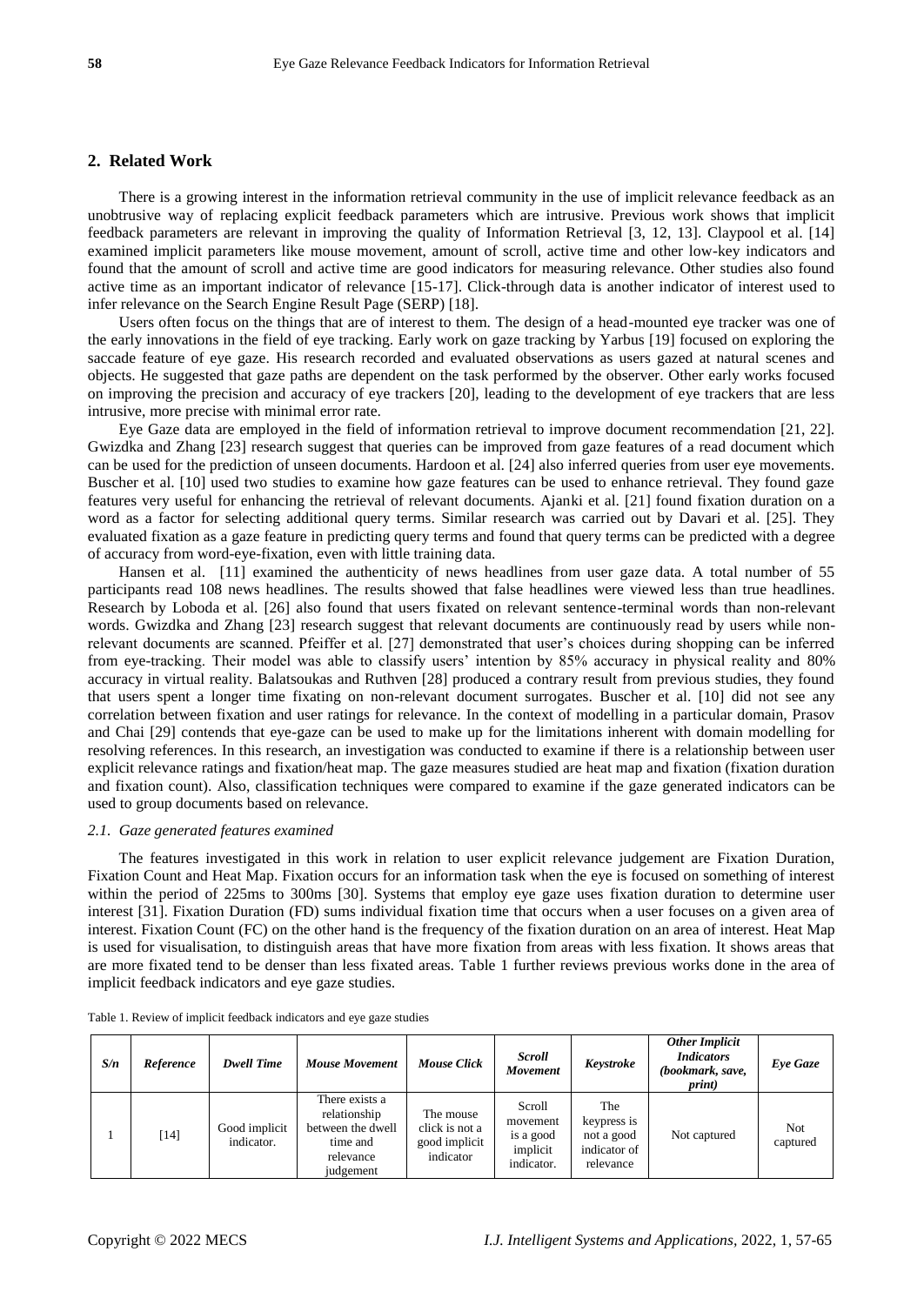| $\mathfrak{2}$ | $[15]$ | The dwell<br>time is a good<br>implicit<br>indicator to<br>measure<br>interest.                                                                                                                  | The distance of<br>the mouse<br>movement<br>corresponds with<br>the dwell time                                                          | A mouse<br>click is a<br>good implicit<br>indicator next<br>to mouse<br>movement.                                                                  | Scrolling is<br>also a good<br>indicator<br>for<br>measuring<br>interest.                                                                                                                                    | The more<br>the number<br>of up and<br>down key<br>movements<br>, the more<br>the interest. | When a document<br>is printed,<br>bookmarked or<br>saved, there is a<br>95% assurance<br>that a user has an<br>interest in it. | Not<br>captured                                                                                                     |
|----------------|--------|--------------------------------------------------------------------------------------------------------------------------------------------------------------------------------------------------|-----------------------------------------------------------------------------------------------------------------------------------------|----------------------------------------------------------------------------------------------------------------------------------------------------|--------------------------------------------------------------------------------------------------------------------------------------------------------------------------------------------------------------|---------------------------------------------------------------------------------------------|--------------------------------------------------------------------------------------------------------------------------------|---------------------------------------------------------------------------------------------------------------------|
| 3              | $[32]$ | Not captured                                                                                                                                                                                     | Not captured                                                                                                                            | There is a<br>bias in<br>clicking a link<br>on the SERP.                                                                                           | Not<br>captured                                                                                                                                                                                              | <b>Not</b><br>captured                                                                      | Not captured                                                                                                                   | Fixation is<br>a good<br>indicator of<br>interest                                                                   |
| $\overline{4}$ | $[33]$ | Not captured                                                                                                                                                                                     | Not captured                                                                                                                            | Not captured                                                                                                                                       | Not<br>captured                                                                                                                                                                                              | Not<br>captured                                                                             | Not captured                                                                                                                   | Markov<br>model is<br>best for<br>predicting<br>document<br>relevance<br>based on<br>eye gaze                       |
| 5              | [18]   | Not captured                                                                                                                                                                                     | The time taken to<br>hover the cursor<br>around the SERP<br>decreases with<br>rank while the<br>arrival time<br>increases with<br>rank. | When hover<br>activities are<br>added to<br>clicks, it<br>strengthens<br>the<br>relationship<br>between<br>clicks and<br>user explicit<br>ratings. | Not<br>captured                                                                                                                                                                                              | Not<br>captured                                                                             | Not captured                                                                                                                   | Gaze<br>duration<br>drops off<br>as the<br>ranking<br>decreases<br>than cursor<br>hover time.                       |
| 6              | $[30]$ | Not captured                                                                                                                                                                                     | Not captured                                                                                                                            | Not captured                                                                                                                                       | Not<br>captured                                                                                                                                                                                              | <b>Not</b><br>captured                                                                      | Not captured                                                                                                                   | Fixation is<br>a good<br>indicator<br>for interest                                                                  |
| $\overline{7}$ | $[34]$ | The time<br>taken to<br>arrive at the<br>bottom-<br>ranked result<br>on a SERP is<br>longer.                                                                                                     | Not captured                                                                                                                            | Users click on<br>a lower link<br>only if they<br>have clicked<br>the higher-<br>ranked link.                                                      | Not<br>captured                                                                                                                                                                                              | <b>Not</b><br>captured                                                                      | Not captured                                                                                                                   | Users<br>spend a<br>long time<br>looking at<br>top-ranked<br>results.                                               |
| 8              | $[35]$ | In a<br>sophisticated<br>feedback<br>mechanism,<br>Dwell time<br>can replace an<br>eye tracker.                                                                                                  | Not captured                                                                                                                            | Not captured                                                                                                                                       | <b>Not</b><br>captured                                                                                                                                                                                       | <b>Not</b><br>captured                                                                      | Not captured                                                                                                                   | Eye tracker<br>data<br>predict<br>relevant<br>documents<br>than the<br>display<br>time.                             |
| 9              | $[36]$ | Not captured                                                                                                                                                                                     | Eye gaze and<br>mouse positions<br>coordinates, and<br>they coordinate<br>more in a vertical<br>direction                               | Not captured                                                                                                                                       | <b>Not</b><br>captured                                                                                                                                                                                       | Not<br>captured                                                                             | Not captured                                                                                                                   | Eye gaze<br>and mouse<br>positions<br>coordinates<br>, and they<br>coordinate<br>more in a<br>vertical<br>direction |
| 10             | $[37]$ | Post click<br>behaviour is<br>more<br>effective in<br>predicting<br>relevance<br>than dwell<br>time alone.<br>Also, dwell<br>time is an<br>important<br>indicator for<br>measuring<br>relevance. | Cursor movement<br>complements<br>dwell time<br>information.                                                                            | Not captured                                                                                                                                       | Scrolling<br>slowly<br>signifies<br>relevance<br>and more<br>relevance if<br>it is done<br>horizontally<br>. Vertical<br>scrolling<br>with speed<br>signifies<br>scanning,<br>therefore<br>low<br>relevance. | Not<br>captured                                                                             | Not captured                                                                                                                   | Not<br>captured                                                                                                     |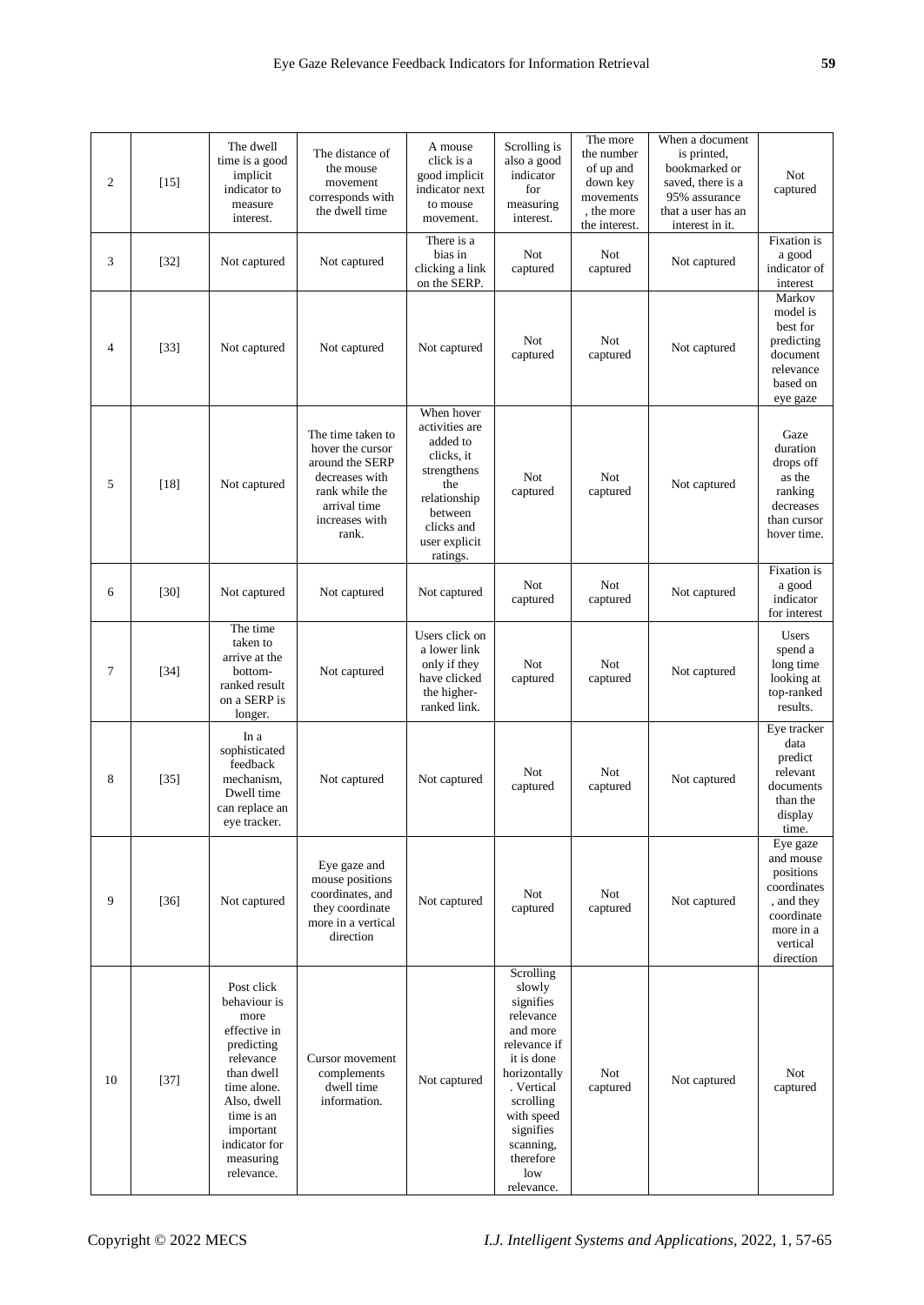| 11 | $[38]$ | Not captured | Not captured                                                | Not captured                                                                          | <b>Not</b><br>captured                                                                                                          | <b>Not</b><br>captured | Used text<br>selection. to re-<br>rank the search<br>result. | <b>Not</b><br>captured                                                                                             |
|----|--------|--------------|-------------------------------------------------------------|---------------------------------------------------------------------------------------|---------------------------------------------------------------------------------------------------------------------------------|------------------------|--------------------------------------------------------------|--------------------------------------------------------------------------------------------------------------------|
| 12 | $[21]$ | Not captured | Not captured                                                | Not captured                                                                          | <b>Not</b><br>captured                                                                                                          | Not<br>captured        | Not captured                                                 | Feedback<br>obtained<br>by eye<br>movement<br>is not<br>relevant<br>like that<br>obtained<br>from a user<br>query. |
| 13 | $[18]$ | Not captured | A user examines a<br>search result if he<br>hovers over it. | Prediction<br>improves<br>when cursor<br>data is added<br>to<br>clickthrough<br>data. | A user is<br>likely to<br>examine<br>search<br>results<br>when the<br>user scrolls<br>through a<br>set of<br>search<br>results. | Same with<br>scroll    | Not captured                                                 | <b>Not</b><br>captured                                                                                             |
| 14 | $[10]$ | Not captured | Not captured                                                | Not captured                                                                          | Not<br>captured                                                                                                                 | Not<br>captured        | Not captured                                                 | $\overline{No}$<br>relationshi<br>p between<br>fixation<br>duration<br>and<br>relevance.                           |
| 15 | $[39]$ | Not captured | Not captured                                                | Not captured                                                                          | <b>Not</b><br>captured                                                                                                          | Not<br>captured        | Not captured                                                 | In a current<br>task, eye<br>gaze is a<br>good<br>predicting<br>indicator.                                         |

# **3. Methodology**

Baeza-Yate, Riberro-Neto [40] suggested two types of information retrieval query design viz the batch design and the interactive query design. The batch system involves the evaluation of search engine performance while the interactive query design is based on user experience evaluation. This research employs the interactive query design since it enables a comprehensive evaluation of the user and the interface. The research was carried out in the Gaze Tracking Laboratory at Coventry University Technology Park, UK. The laboratory setting was necessary for this experiment to capture user eye gaze behaviour without unnecessary distractions that are associated with a naturalistic setting. A total number of 9 undergraduate students at Coventry University participated in the experiment. The students were between the age of 19 to 23. They were given six documents to sequentially read and rate them based on relevance to a given task, using a 6-point rating scale. The overall time for the experiment was 30 mins. To begin the experiment, the participants completed a consent form after listening to a brief tutorial of the experiment from the researcher. A fivepoint calibration scale was used to calibrate the eyes of the subjects for optimal gaze generated results (FD, FC and Heat map). The researcher sat behind the subjects during the experiment, observing and ensuring that the process was followed. Each of the participants received a £10 worth of gift card.

#### *3.1. Gaze generated features examined*

Tobii TX300 desk-mounted eye tracker with a 300Hz tracking frequency was paired with a 23-inch LCD monitor for capturing the gaze generated data. The monitor's resolution was 1920 X 1080 pixels while the visual angle of the eye tracker was 0.4. Tobii SDK Software was used to capture the Heat map, Fixation Count and Fixation Duration.

# **4. Results and Discussion**

Gaze generated data (FC and FD, heat map) were analysed. To analyse the eye tracker data, the researcher began by cleaning up the data. It was discovered that gaze data was not generated from one of the documents read by a particular participant (record 6) due to poor calibration. This particular row was removed from the dataset. The remaining dataset is presented in Tables 2 and 3.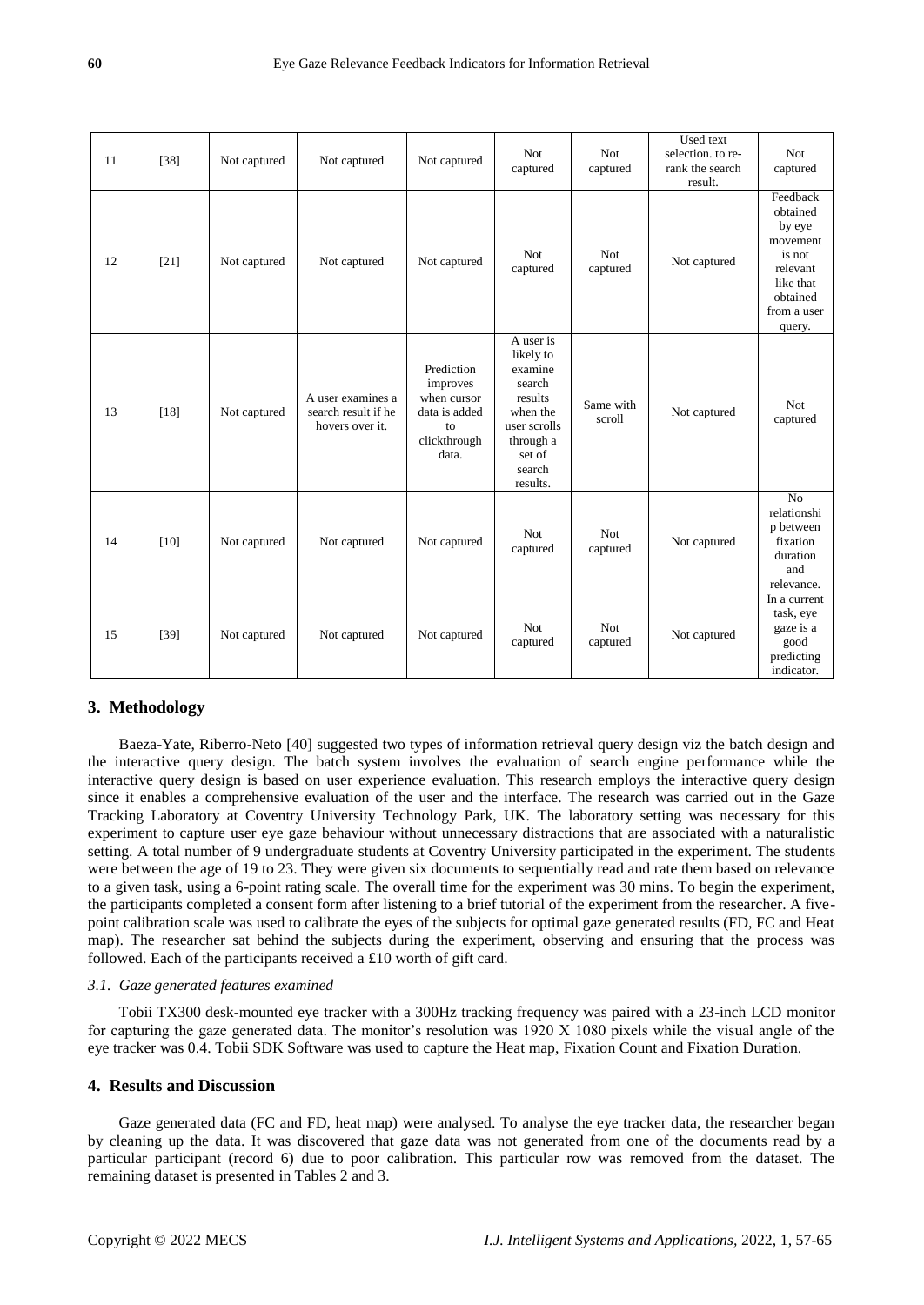| <b>Subjects</b> | Web Doc 1 |       | Web Doc 2 |       | Web Doc 3 |       |       | Web Doc 4 |       | Web Doc 5 | Web Doc 6 |       |
|-----------------|-----------|-------|-----------|-------|-----------|-------|-------|-----------|-------|-----------|-----------|-------|
|                 | FC        | FD    | FC        | FD    | FC        | FD    | FC    | FD        | FC    | FD.       | FC        | FD    |
| Rec 01          | 117.0     | 33.9  | 583.0     | 150.8 | 166.0     | 35.0  | 127.0 | 27.6      | 37.0  | 10.2      | 297.0     | 70.1  |
| Rec 02          | 361.0     | 99.9  | 359.0     | 92.2  | 137.0     | 44.3  | 68.0  | 19.2      | 21.0  | 5.4       | 298.0     | 135.4 |
| Rec 03          | 542.0     | 74.0  | 531.0     | 73.8  | 226.0     | 35.3  | 239.0 | 42.3      | 72.0  | 11.6      | 348.0     | 77.4  |
| Rec 04          | 12.0      | 0.9   | 163.0     | 19.8  | 172.0     | 21.4  | 26.0  | 2.4       | 8.0   | 0.4       | 31.0      | 4.1   |
| Rec 05          | 5.0       | 0.7   | 614.0     | 65.6  | 121.0     | 17.1  | 9.0   | 0.3       | 13.0  | 0.9       | 180.0     | 29.4  |
| Rec 06          | 68.0      | 11.3  | 12.0      | 1.4   | 0.0       | 0.0   | 1.0   | 0.1       | 0.0   | 0.0       | 0.0       | 0.0   |
| Rec07           | 2325.0    | 211.0 | 360.0     | 106.4 | 171.0     | 64.0  | 554.0 | 75.1      | 163.0 | 16.4      | 641.0     | 181.5 |
| Rec 08          | 1523.0    | 451.8 | 2115.0    | 856.4 | 836.0     | 217.4 | 485.0 | 180.2     | 809.0 | 127.7     | 1407.0    | 579.2 |
| Rec09           | 622.0     | 77.0  | 1484.0    | 221.0 | 236.0     | 64.7  | 61.0  | 14.9      | 189.0 | 33.3      | 403.0     | 76.0  |
| All Records     | 619.4     | 106.7 | 691.2     | 176.4 | 229.4     | 55.5  | 174.4 | 40.3      | 145.8 | 22.9      | 400.6     | 128.1 |

Table 2. Generated data for Fixation Count and Fixation Duration

Table 3. Generated data for Explicit relevance ratings

| Web documents | Rec 01         | Rec 02 | Rec 03         | Rec 04         | Rec05 | Rec 06         | Rec 07         | Rec 08   | Rec09 | All Records |
|---------------|----------------|--------|----------------|----------------|-------|----------------|----------------|----------|-------|-------------|
| Web Doc 1     | 4              | 4      | 4              | $\overline{4}$ |       | $\overline{4}$ |                | 4        |       | 3.75        |
| Web Doc 2     |                | 4      | 4              |                | 4     | $\overline{4}$ | 4              | 4        | 4     | 4.25        |
| Web Doc 3     | $\overline{4}$ |        |                |                |       |                | $\overline{4}$ |          |       | 3.625       |
| Web Doc 4     | $\overline{4}$ |        | $\overline{4}$ |                |       |                | 4              |          |       | 3.125       |
| Web Doc 5     |                |        |                |                |       |                |                |          |       | 3.625       |
| Web Doc 6     | 4              |        |                |                |       |                |                | $\Delta$ |       | 2.625       |

The Fixation Duration is represented as FD and the Fixation Count is represented as FC while the perceived relevance rating is represented as Ratings. Table 4 is the descriptive statistics of the data, it shows a dataset of 48, with the minimum value of the FC as 5.0, the maximum value is 2325.0, the mean as 422.229 and the standard deviation is 528.1523. The minimum value of the FD is 0.3, the maximum value is 856.4, the mean is 99.071 and the standard deviation is 157.0524.

Table 4. Descriptive statistics of the gaze generated data

|                               |    | Minimum | Maximum | Mean    | <b>Std. Deviation</b> |
|-------------------------------|----|---------|---------|---------|-----------------------|
| Fixation Count (FC)           | 48 | 5.0     | 2325.0  | 422.229 | 528.1523              |
| <b>Fixation Duration (FD)</b> | 48 | 0.3     | 856.4   | 99.071  | 157.0524              |

SPSS was used to calculate the correlation (r) for the user ratings vs FC and user ratings vs FD. There was a medium correlation of 0.32 between user explicit ratings and Fixation Count, with a statistically significant coefficient (p-value = 0.025). There was no statistically significant correlation between Fixation Duration and the user explicit ratings as shown in Table 5.

Table 5. User explicit ratings vs gaze generated data

|                      |                       | Pearson Correlation           |
|----------------------|-----------------------|-------------------------------|
|                      | Fixation Count (FC)   | <b>Fixation Duration (FD)</b> |
| User explicit rating | $r = 0.32, p = 0.025$ | $r = 0.22, p = 0.14$          |

A boxplots graph showing how the user explicit ratings are related to FC and FD is given in Fig 1. Although there are 5 outliers, the graph of user rating vs FC shows a steady increasing upper quartile from ratings 1 to ratings 4, and an increasing median for ratings 3 to 4. There were seven outliers in the graph of FD vs user rating. The upper whiskers and the upper quartile of the user explicit ratings increases with the FD.

Further analysis was carried out to classify the fixation according to low relevance and high relevance. The explicit ratings were merged into low relevance (0-3) and high relevance (4-5) in order to have a proper classification problem, with 0 representing low relevance and 1 representing high relevance. The FC and the FD were used as the input parameters while the re-grouped relevance ratings were used for the output. The dataset was passed through several classification algorithms using WEKA and the result produced an accuracy of 56.25% for KNN, 58.33% for J48. Multilayer Perceptron Neural Network classifier also produced 56.25%, the same as the KNN as shown in Table 6 and Fig. 2 respectively.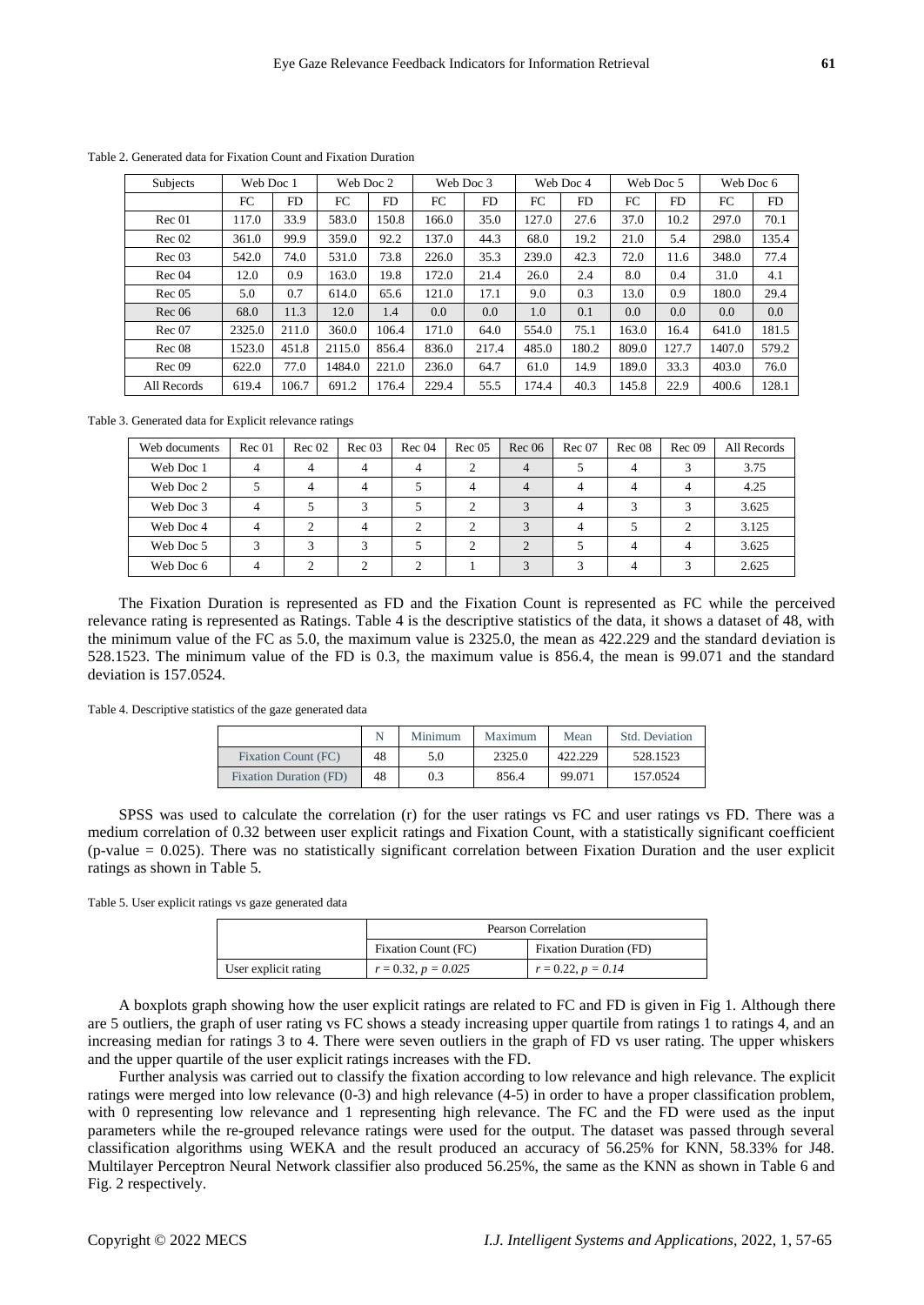

Fig.1. Graph of Fixation Count vs Explicit ratings and Fixation Duration vs Explicit ratings

Table 6. Comparison results of classification methods

| Classifier        | Accuracy |
|-------------------|----------|
| <b>KNN</b>        | 56.25%   |
| ML P              | 56.25%   |
| J48 Decision Tree | 58.33%   |



Fig.2. Comparison results of classification methods

The results obtained from the Heat map gives a visual description of the relationship between the gaze data and the user explicit ratings. As can be seen in Fig. 3, the denser documents have higher relevance ratings. Though this inference does not apply to all documents as can be seen in documents 3 and 6. Further investigation shows that shorter documents had high density irrespective of ratings, suggesting that document height is an extraneous variable in measuring the relationship between user relevance ratings and gaze generated data such as Heat maps. The URLs for the web documents used are presented in the appendix.

Previous research by Granka, et al. [30] says that fixation is an indicator of relevance. This was further supported by research by Joachims et al. [32] and Cole et al. [39]. In this work, a relationship between gaze generated data and user relevance judgements of documents was investigated. It was hypothesized that fixation duration and fixation count have a linear relationship with user relevance ratings. Pearson Correlation was used to examine if there is a relationship between fixation duration vs user relevance ratings, and fixation count vs user relevance ratings. The result of the correlation was statistically significant for fixation count as reported in Akuma et al. [41]. The relationship can also be seen in the boxplots diagram in Fig. 1. The result for fixation duration differs from that of Granka et al. [30], Joachims et al. [32] and Cole et al. [39], but supports the research by Buscher et al. [10]. The result from the heat map shows that documents rated high in terms of relevance by users are denser. Although this was not true for two documents that were less dense but had high ratings for relevance. Further investigation on the two documents suggests that they were shorter than the other documents, inferring that the length of a document is an extraneous factor in finding the relationship between the heat map density and user relevance judgment of documents.

Further analysis was carried out to determine if documents can be classified based on relevance using Fixation Duration and Fixation Count as input data. To do this, the six-scale relevance ratings were reduced to a two-scale relevance rating with the high relevance group having 5- and 4-point ratings, while that of low relevance had 3, 2, 1 and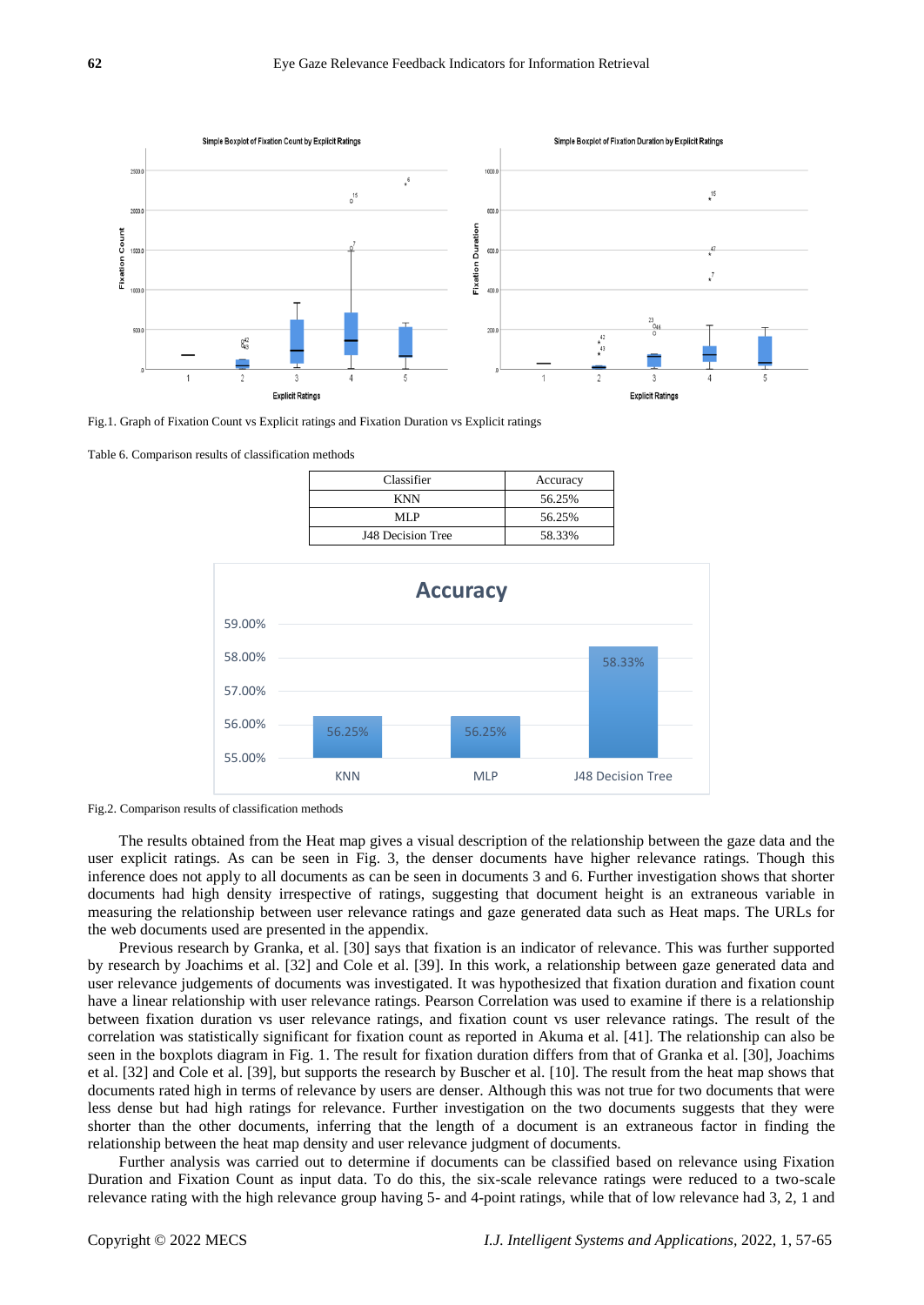0 ratings. KNN, J-45 and Multilayer Perceptron were used for the classification. The J48 decision tree produced the highest accuracy of 58.33%. Similar classification techniques were used by Liao et al. [42], Chuang et al. [43] and Oh and Kwak [44] for gaze classification in the automotive industry; Hardoon et al. [24] and Salojärvi et al. [33] used a similar classification method for addressing information retrieval problem, while Akuma and Ndera [45] used the approach in the context of predicting students' learning style.



Fig.3. Gaze generated heat maps from the six documents read by users and their mean explicit relevance ratings

# **5. Conclusion**

In this work, gaze features like Fixation and Heat maps were used to investigate if document relevance can be inferred from user eye movements. Correlation and classification techniques were used for the analysis. It was discovered that fixation count has a medium correlation with user judgment for relevance. The classification of documents based on relevance using Fixation Count and Fixation Duration gaze generated data as inputs produced the highest accuracy of 58.33% for the J48 decision tree classifier as compared to other classifiers. It was discovered that Heat maps can be used for relevance judgment of documents provided the height of each document is put into consideration. Future work will look at other traditional eye gaze generated features like Saccade, Pupil Dilation, and Blinking as a novel gaze feature in the context of information retrieval. Analyses of these features will focus on integrating them with query inputs for improved information retrieval.

#### **References**

- [1] F. Jahanbakhsh, A.H. Awadallah, S.T. Dumais and X. Xu, '"Effects of past interactions on user experience with recommended documents," *CHIIR - Proc. Conf. Hum. Inf. Interact. Retr.*, pp. 153-162.
- [2] S. Sarkar, M. Mitsui, J. Liu and C. Shah, '"Implicit information need as explicit problems, help, and behavioral signals," *Inf.Process.Manage.*, vol. 57, no. 2.
- [3] J. Chen, J. Mao, Y. Liu, M. Zhang and S. Ma, '"A context-aware click model for web search," *WSDM - Proc. Int. Conf. Web Search Data Min.*, pp. 88-96.
- [4] Stephen Akuma, Rahat Iqbal,"Development of Relevance Feedback System using Regression Predictive Model and TF-IDF Algorithm", International Journal of Education and Management Engineering(IJEME), Vol.8, No.4, pp.31-49, 2018.DOI: 10.5815/ijeme.2018.04.04
- [5] W. Wang, S. Hosseini, A.H. Awadallah, P.N. Bennett and C. Quirk, '"Context-aware intent identification in email conversations," *SIGIR - Proc. Int. ACM SIGIR Conf. Res. Dev. Inf. Retr.*, pp. 585-594.
- [6] H. Zhang, X. Song, C. Xiong, C. Rosset, P.N. Bennett, N. Craswell and S. Tiwary, '"Generic intent representation in web search," *SIGIR - Proc. Int. ACM SIGIR Conf. Res. Dev. Inf. Retr.*, pp. 65-74.
- [7] A. Olteanu, J. Garcia-Gathright, M. De Rijke and M.D. Ekstrand, '"Facts-ir: Fairness, accountability, confdentiality, transparency, and safety in information retrieval," *Sigir Forum*, vol. 53, no. 2, pp. 20-43.
- [8] H. Xu, S. Zhang and H. Huang, '"A novel personalized recommendation system of digital resources based on semantics," *Proceedings - 3rd International Conference on Information Management, Innovation Management and Industrial Engineering,*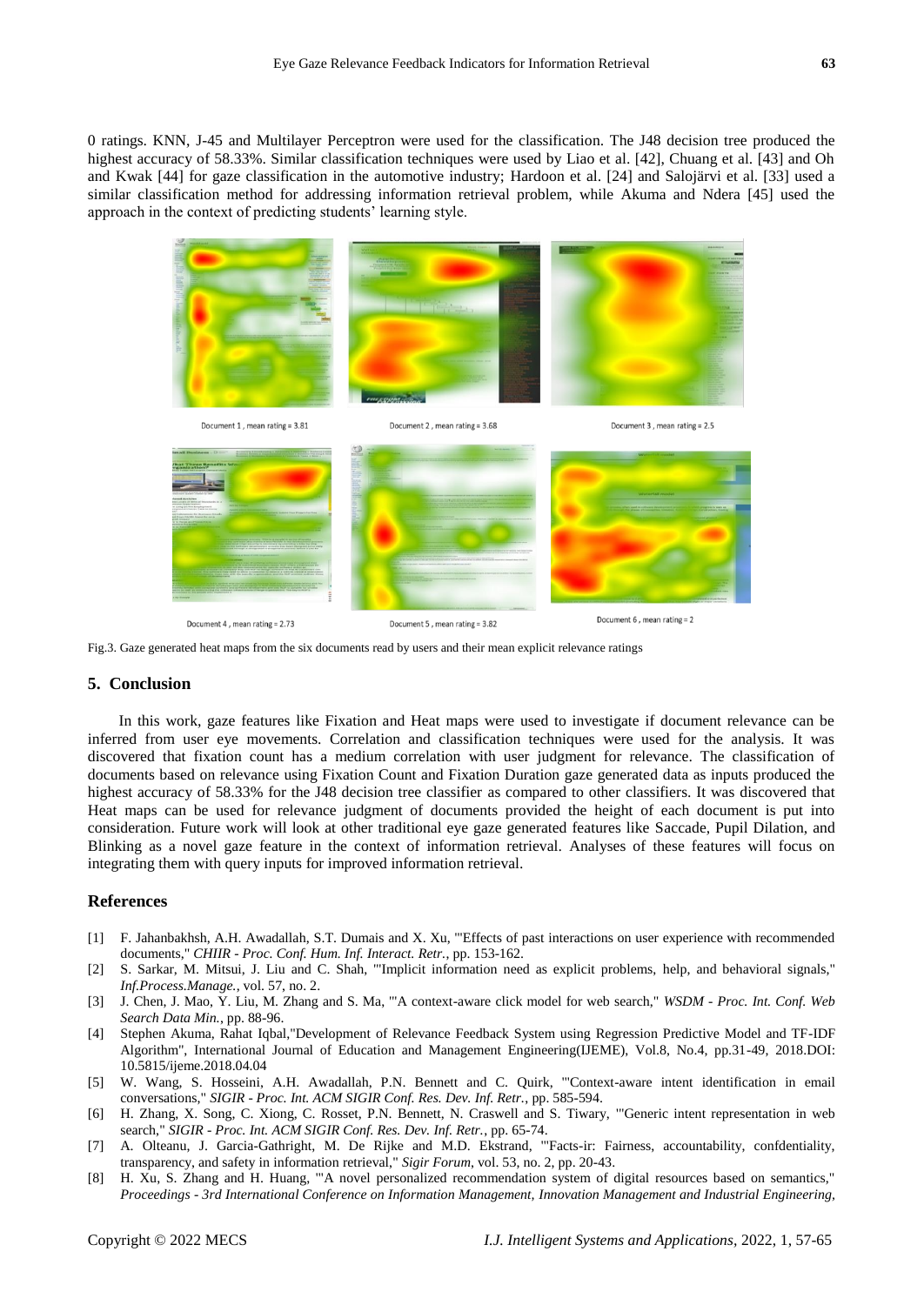*ICIII 2010*, vol. 2, pp. 529-533.

- [9] A. Lipani, B. Carterette and E. Yilmaz, '"From a user model for query sessions to session rank biased precision (sRBP)," *ICTIR - Proc. ACM SIGIR Int. Conf. Theory Inform. Retr.*, pp. 109-116.
- [10] G. Buscher, A. Dengel, R. Biedert and L. Van Elst, '"Attentive Documents: Eye Tracking as Implicit Feedback for Information Retrieval and Beyond," *ACM Transactions on Interactive Intelligent Systems*, vol. 2, no. 1, pp. 1-30.
- [11] C. Hansen, C. Hansen, J.G. Simonsen, B. Larsen, S. Alstrup and C. Lioma, '"Factuality Checking in News Headlines with Eye Tracking," *SIGIR - Proc. Int. ACM SIGIR Conf. Res. Dev. Inf. Retr.*, pp. 2013-2016.
- [12] K. Albishre, Y. Li, Y. Xu and W. Huang, '"Query-based unsupervised learning for improving social media search," *World Wide Web*, vol. 23, no. 3, pp. 1791-1809.
- [13] H. Zamani, B. Mitra, E. Chen, G. Lueck, F. Diaz, P.N. Bennett, N. Craswell and S.T. Dumais, '"Analyzing and Learning from User Interactions for Search Clarification," *SIGIR - Proc. Int. ACM SIGIR Conf. Res. Dev. Inf. Retr.*, pp. 1181-1190.
- [14] M. Claypool, P. Le, M. Wased and D. Brown, '"Implicit interest indicators," *International Conference on Intelligent User Interfaces, Proceedings IUI*, pp. 33-40.
- [15] H.R. Kim and P.K. Chan, '"Implicit indicators for interesting Web pages," *WEBIST 2005 - 1st International Conference on Web Information Systems and Technologies, Proceedings*, pp. 270-277.
- [16] J. Jiang, D. He and J. Allan, '"Comparing in situ and multidimensional relevance judgments," *SIGIR - Proc. Int. ACM SIGIR Conf. Res. Dev. Inf. Retr.*, pp. 405-414.
- [17] Stephen Akuma,"Investigating the Effect of Implicit Browsing Behaviour on Students' Performance in a Task Specific Context", International Journal of Information Technology and Computer Science(IJITCS), vol.6, no.5, pp.11-17, 2014. DOI: 10.5815/ijitcs.2014.05.02
- [18] J. Huang, R.W. White, G. Buscher and K. Wang, '"Improving searcher models using mouse cursor activity," *SIGIR'12 Proceedings of the International ACM SIGIR Conference on Research and Development in Information Retrieval*, pp. 195-204.
- [19] A.L. Yarbus, '"The perception of an image fixed with respect to the retina," *Biophysics*, vol. 2, no. 5-6, pp. 683-690.
- [20] L.R. Young and D. Sheena, '"Survey of eye movement recording methods," *Behav.Res.Methods*, vol. 7, no. 5, pp. 397-429.
- [21] A. Ajanki, D.R. Hardoon, S. Kaski, K. Puolamäki and J. Shawe-Taylor, '"Can eyes reveal interest? Implicit queries from gaze patterns," *User Modell User Adapt Interact*, vol. 19, no. 4, pp. 307-339.
- [22] A. Vtyurina, A. Fourney, M.R. Morris, L. Findlater and R.W. White, '"Verse: Bridging screen readers and voice assistants for enhanced eyes-free web search," *ASSETS - Int. ACM SIGACCESS Conf. Comput. Access.*, pp. 414-426.
- [23] J. Gwizdka and Y. Zhang, '"Differences in eye-tracking measures between visits and revisits to relevant and irrelevant Web pages," *SIGIR - Proc. Int. ACM SIGIR Conf. Res. Dev. Inf. Retr.*, pp. 811-814.
- [24] D.R. Hardoon, J. Shawe-Taylor, A. Ajanki, K. Puolamäki and S. Kaski, '"Information retrieval by inferring implicit queries from eye movements," *J.Mach.Learn.Res.*, vol. 2, pp. 179-186.
- [25] M. Davari, D. Hienert, D. Kern and S. Dietze, '"The role of word-eye-fixations for query term prediction," *CHIIR - Proc. Conf. Hum. Inf. Interact. Retr.*, pp. 422-426.
- [26] T.D. Loboda, P. Brusilovsky and J. Brunstein, '"Inferring word relevance from eye-movements of readers," *Int Conf Intell User Interfaces Proc IUI*, pp. 175-184.
- [27] J. Pfeiffer, T. Pfeiffer, M. Meißner and E. Weiß, "Eye-tracking-based classification of information search behavior using machine learning: Evidence from experiments in physical shops and virtual reality shopping environments," *Inf.Syst.Res.*, vol. 31, no. 3, pp. 675-691.
- [28] P. Balatsoukas and I. Ruthven, '"An eye-tracking approach to the analysis of relevance judgments on the Web: The case of Google search engine," *J.Am.Soc.Inf.Sci.Technol.*, vol. 63, no. 9, pp. 1728-1746.
- [29] Z. Prasov and J.Y. Chai, '"What's in a Gaze? The role of eye-gaze in reference resolution in multimodal conversational interfaces," *Int Conf Intell User Interfaces Proc IUI*, pp. 20-29.
- [30] L.A. Granka, T. Joachims and G. Gay, '"Eye-tracking analysis of user behavior in WWW search," *Proceedings of Sheffield SIGIR - Twenty-Seventh Annual International ACM SIGIR Conference on Research and Development in Information Retrieval*, pp. 478-479.
- [31] P.P. Maglio, R. Barrett, C.S. Campbell and T. Selker, '"SUITOR: An attentive information system," *International Conference on Intelligent User Interfaces, Proceedings IUI*, pp. 169-176.
- [32] T. Joachims, L. Granka, B. Pan, H. Hembrooke and G. Gay, '"Accurately interpreting clickthrough data as implicit feedback," *SIGIR - Proc. Annu. Int. ACM SIGIR Conf. Res. Dev. Inf. Retr.*, pp. 154-161.
- [33] J. Salojärvi, K. Puolamäki and S. Kaski, '"Implicit relevance feedback from eye movements," *Lecture Notes in Computer Science (including subseries Lecture Notes in Artificial Intelligence and Lecture Notes in Bioinformatics)*, vol. 3696 LNCS, pp. 513-518.
- [34] E. Cutrell and Z. Guan, '"What are you looking for?: An eye-tracking study of information usage in Web search," *Conference on Human Factors in Computing Systems - Proceedings*, pp. 407-416.
- [35] G. Buscher, L. Van Elst and A. Dengel, '"Segment-level display time as implicit feedback: A comparison to eye tracking," *Proceedings - 32nd Annual International ACM SIGIR Conference on Research and Development in Information Retrieval, SIGIR 2009*, pp. 67-74.
- [36] Q. Guo and E. Agichtein, '"Towards predicting web searcher gaze position from mouse movements," *Conference on Human Factors in Computing Systems - Proceedings*, pp. 3601-3606.
- [37] Q. Guo and E. Agichtein, '"Beyond dwell time: Estimating document relevance from cursor movements and other post-click searcher behavior," *WWW'12 - Proceedings of the 21st Annual Conference on World Wide Web*, pp. 569-578.
- [38] G. Buscher, R.W. White, S.T. Dumais and J. Huang, '"Large-scale analysis of individual and task differences in search result page examination strategies," *WSDM 2012 - Proceedings of the 5th ACM International Conference on Web Search and Data Mining*, pp. 373-382.
- [39] M.J. Cole, J. Gwizdka, C. Liu, R. Bierig, N.J. Belkin and X. Zhang, '"Task and user effects on reading patterns in information search," *Interact Comput*, vol. 23, no. 4, pp. 346-362.